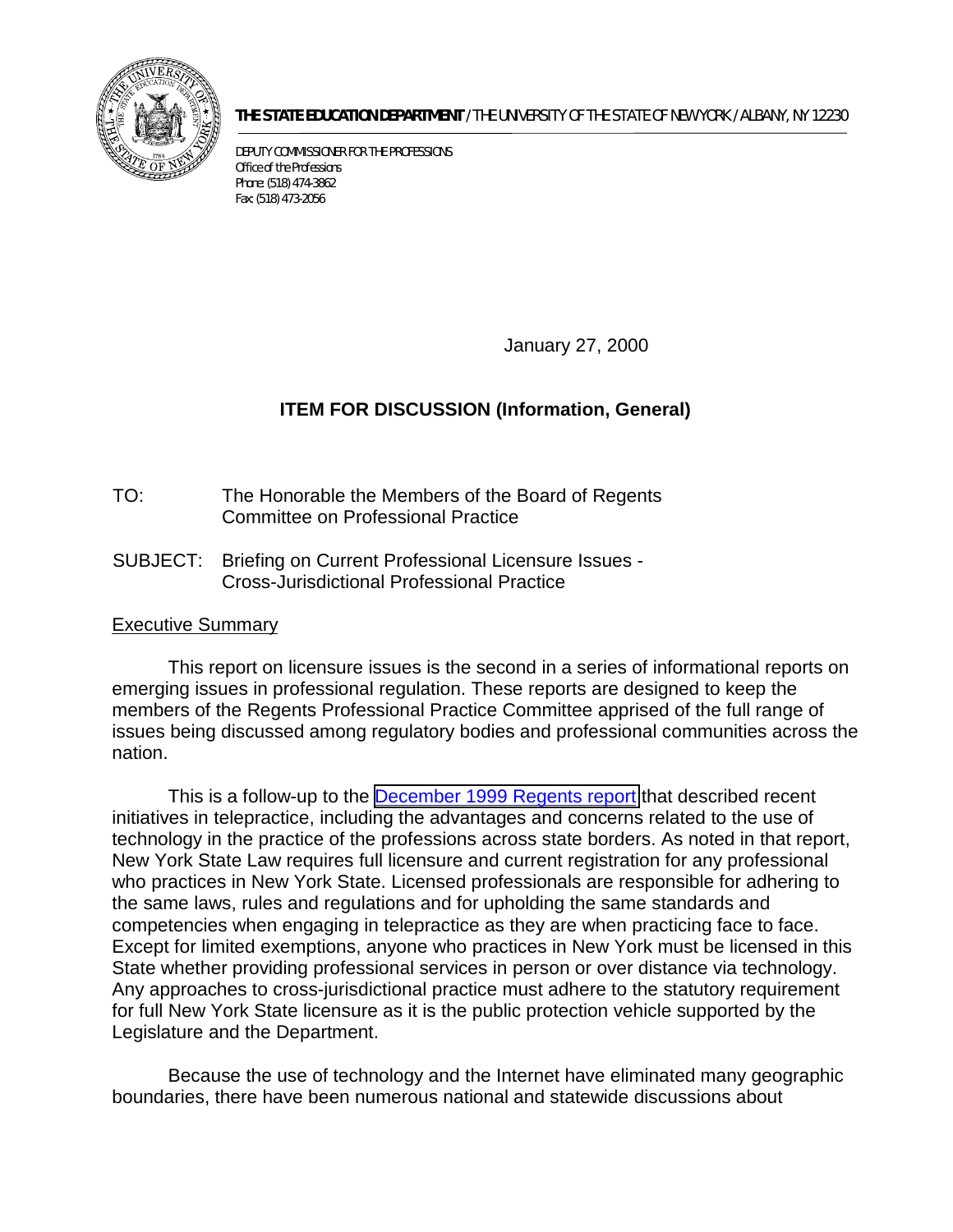professional licensure, the need to ensure public protection, and ways to maximize the benefits of technology. This report describes: the current statutory structure of professional licensure; the importance of this structure to public protection; different approaches to professional regulation across the country, such as upholding individual State regulatory authority, endorsement, reciprocity, multi-state licensure, and national licensure; several possibilities for addressing practice across state lines; and New York State's position on this issue to ensure the protection of its citizens through the full licensure requirement.

 compromising our commitment to the requirement for full New York State professional This report notes that, just as in the area of telepractice, where a number of regulatory options exist, there are numerous approaches being considered to address cross-jurisdictional professional practice. However, there are just as many concerns and unanswered questions with respect to cross-jurisdictional professional practice. Without licensure, we are assessing all aspects of cross-jurisdictional professional practice and the impact each proposal will have on public protection, on current licensure and discipline standards, and on resources.

#### **I. Licensure Process in New York State**

All aspects of the licensure process in New York State are designed with one primary purpose -- public protection. We are also aware of the need for access to qualified and competent professional services by all New Yorkers. Licensure standards in New York are established by statute and regulation and based on the defined scope of practice of specific professions and the interest of public protection. While the practice of some professions is similar across state lines, scopes of practice for many professions differ from state to state. Accordingly, licensure requirements may differ considerably across the various jurisdictions.

 protection. Competence is expected of New York's licensed professionals. This means Ensuring that requirements for education, experience and examination are met, together with profession-specific moral character requirements, is our first level of public that those who have **not** met our basic standards for licensure in any of these areas cannot legally provide professional services in our State. The standards for performance in professional education, experience, and examination are reflected in the Vision Statement for the Office of the Professions:

#### A REGULATORY SYSTEM THAT PROMOTES THE HIGHEST QUALITY OF PROFESSIONAL SERVICES FOR PUBLIC PROTECTION.

Direct verification of educational credentials is required from the professional schools that prepare licensure candidates to assure authentic documentation of each candidate's educational preparation and training. Credentials are then reviewed against the qualitative standards set in Commissioner's Regulations.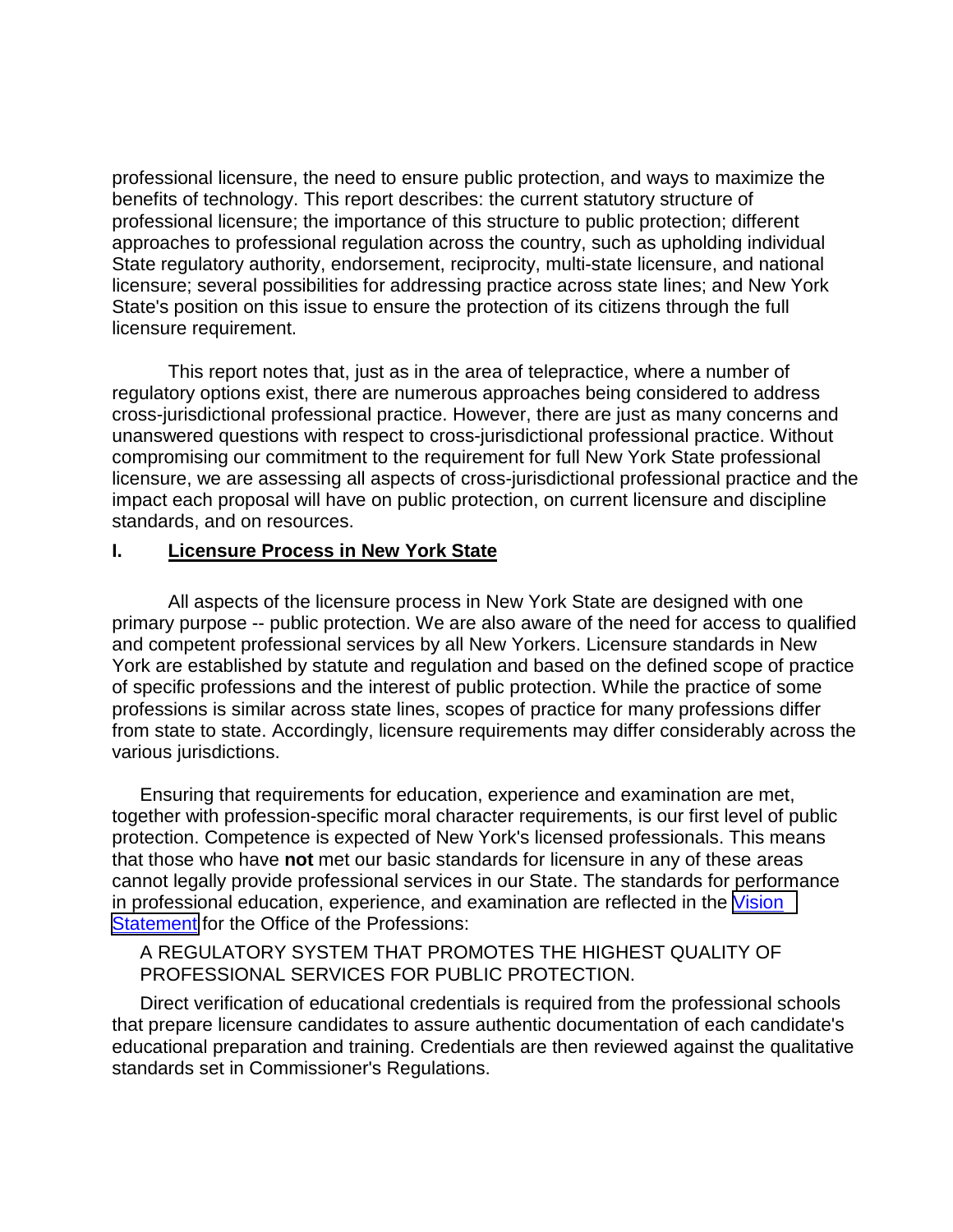In those professions with an experience requirement, similar direct verification procedures are used and staff or State professional board members review each applicant's experience to assure that it meets New York's requirements. The licensing examination is the third major requirement for the majority of professions. The New York professional boards and the State Education Department work with national examination developers and providers to ensure relevant licensing examinations that accurately assess the applicant's knowledge to practice safely in New York. In some professions, New York State develops its own examination if a suitable national examination is not available.

 This standard is another means of protecting the public by screening out individuals who New York also has a moral character requirement for licensure in most professions. may be morally unfit to practice a licensed profession in New York because of a personal history that may include criminal activity and/or other questionable behavior.

All the steps in the licensure process are designed to ensure that we are issuing professional licenses only to those who have met New York's standards for competence.

### **II. Licensure among States through Endorsement and Reciprocity**

Endorsement is a mechanism in use in many states, including New York, to facilitate licensure for qualified professionals who move from state to state. Although entry-level requirements in some jurisdictions differ from New York's, this licensure process is available for those jurisdictions in which the requirements are equivalent and for those cases in which individuals have demonstrated years of unblemished practice of the profession in that jurisdiction before applying for licensure in New York. Endorsement can eliminate the need to repeat some licensure requirements, such as the examination, while ensuring that candidates meet New York State licensure standards.

- of the other state license. This may be possible if all other New York State licensing • In medicine, for example, a physician who was licensed in another state prior to the existence of a national licensing examination (FLEX and/or National Boards), which is required in New York, may be eligible for licensure in New York by endorsement requirements are satisfied, the other state's licensing examination is acceptable, and the physician has at least two years of satisfactory professional practice.
- In public accountancy, a CPA licensed in another jurisdiction at a time when the licensing requirements in that jurisdiction (education, examination, or experience) were not fully equivalent to New York State may qualify for licensure in New York by presenting evidence of at least five years of professional practice acceptable to the Department.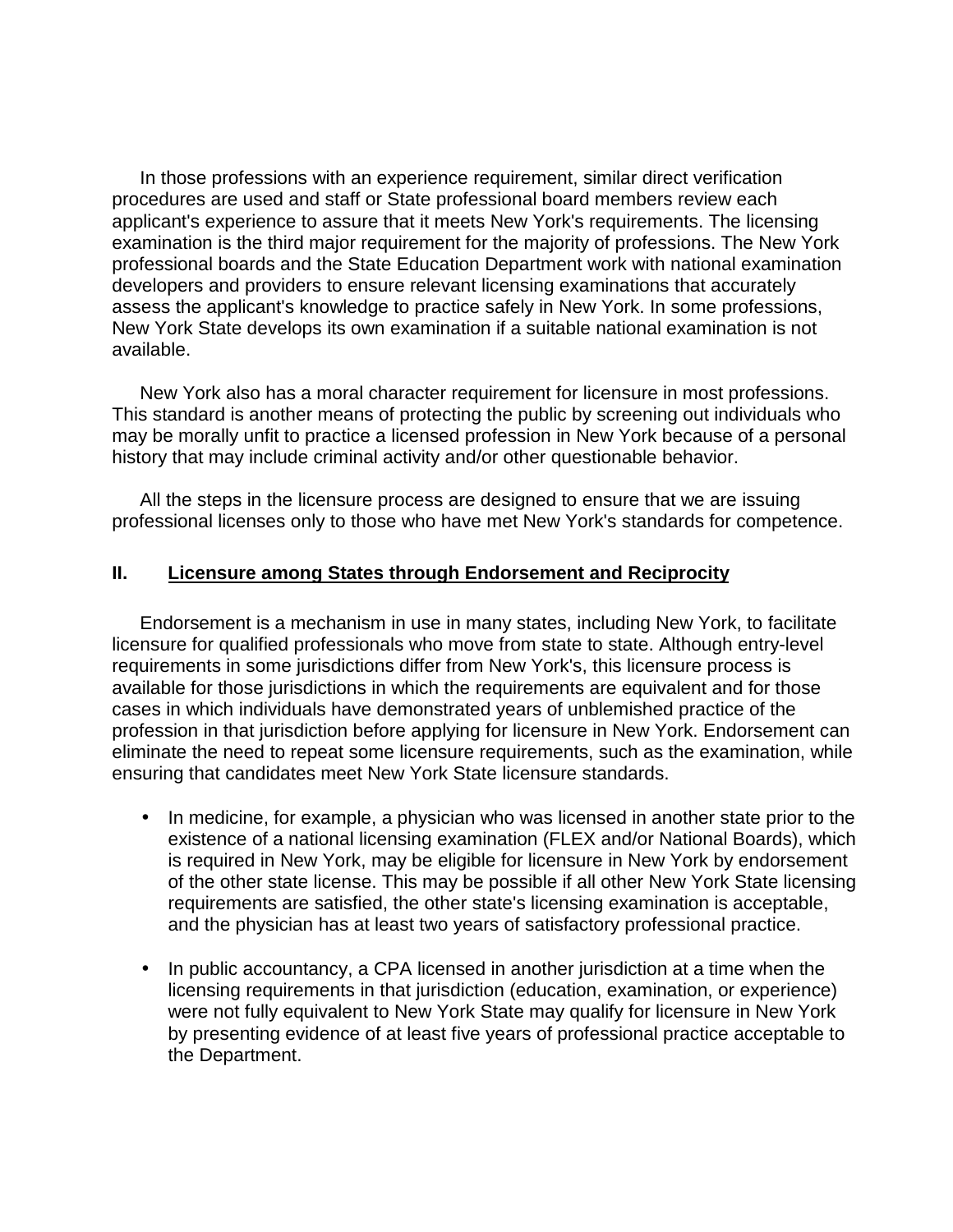As technological developments and the broader use of telepractice increasingly stimulate licensees to pursue licensure in multiple jurisdictions, OP will explore establishing further profession-specific regulations for endorsement of professional licensure requirements already met in other jurisdictions whose standards are comparable to those of New York State.

Reciprocity, or the agreements that award a license solely on the basis of a license in another jurisdiction, is not authorized by current New York State law. Various other jurisdictions are exploring or may use the reciprocity approach in some professions. Reciprocity usually involves a contractual relationship between or among states in which the requirements are recognized as comparable and licensure is granted to persons pursuing a license in a reciprocal state. This generally excludes licensees who have a disciplinary history. The Western Governor's Association has established a task force to explore the possibility of expanded interstate reciprocity.

### **III. Licensure Standards Differ across Jurisdictions**

Licensure standards may differ considerably among the states. These differing standards must be addressed in any effort to promote cross-jurisdictional practice. They are addressed on a state-by-state and profession-by-profession basis when licensure decisions are made by regulatory bodies. New York's licensure requirements may be similar to those of other jurisdictions for some professions, but may exceed the requirements of other jurisdictions for the same professions. In some jurisdictions, there may be no comparable licensed profession. The following examples reflect this variability:

- For licensure as a Licensed Professional Nurse (LPN), the California Board of Nursing accepts persons who have completed programs not acceptable by New York State standards, such as 12-week Navy Corpsmen programs. Also in California, Licensed Vocational Nurses (LVNs, as California's LPNs are known) may be licensed as RNs with 30 additional units of nursing courses but without a nursing degree. In New York State, Commissioner's Regulations require graduation from an approved registered nursing program.
- For the profession of medicine, New York's education and postgraduate requirements may exceed those of some other states. Some states, for example, accept graduation from Traditional Chinese Medical programs that do not provide a western medical education. While the Educational Commission on Foreign Medical Graduates will certify the Traditional Chinese Medical education as qualifying for its certificate, New York will not accept this as meeting the educational requirements for licensure.
- Also in medicine, New York requires three years of postgraduate hospital training for graduates of schools that are neither accredited by the Liaison Committee for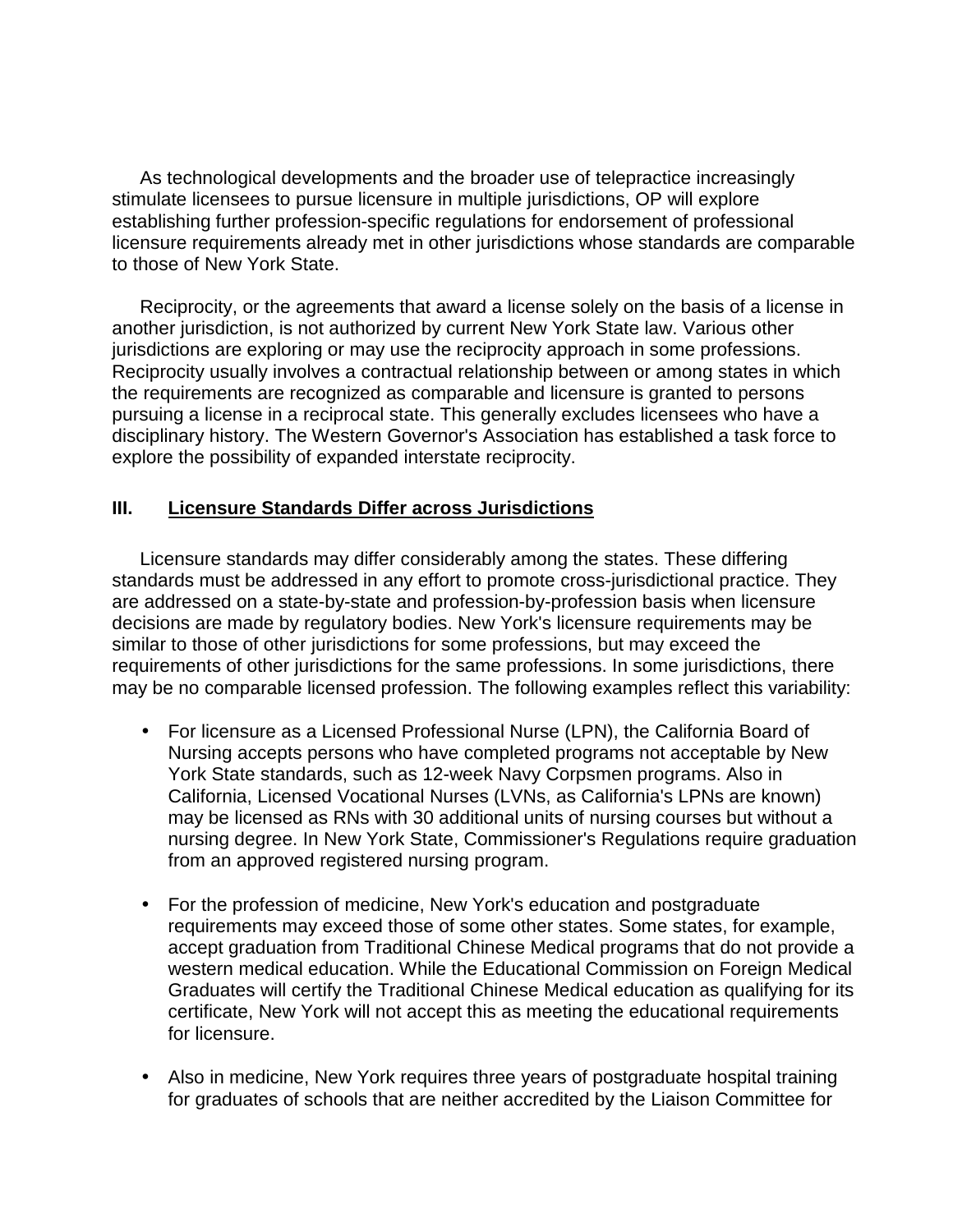Medical Education (LCME) nor registered by the Department. In some states, only one year of postgraduate hospital training may be required.

- For licensure as a Delaware CPA, candidates may take all accounting coursework at the community college level. In contrast, New York requires taxation, advanced financial accounting, and auditing to be completed in the upper division of a fouryear institution.
- In massage therapy, the New York educational requirement includes 1,000 hours of instruction, but some states require only half that amount of education.
- In the profession of midwifery, some states have nurse midwives and a separate category of lay midwives where equivalent nursing education is not required. In New York State, Commissioner's Regulations require nursing education in specific content areas as part of the professional education required for licensure as a midwife.
- Some of the professions that are licensed in New York are not regulated through licensure in all other states, (e.g., athletic training, massage therapy, dieteticsnutrition, ophthalmic dispensing, and occupational therapy assistant).

To ensure public protection, New York's licensure requirements must be satisfied and a New York license issued before any professional services are rendered.

### **IV. More Than Gatekeepers: Professional Responsibility**

 professionals must offer safe and competent services over the course of their active The oversight of the professions extends beyond the initial licensure process to regulation of professional practice. Licensing requirements ensure the knowledge and skills of those who apply for licenses to offer professional services. Once licensed, careers. Professional regulation to assure competence on an ongoing basis demands substantial resources to continually and diligently protect the public. The regulation of professional practice varies by state as well. Approaches to "professional responsibility" include everything from moral character reviews of applicants to full disciplinary proceedings against licensed professionals. As with differences in licensure standards, there are often differences with professional discipline standards across states.

The variable nature of licensing requirements and regulatory structures across states also results in unique practice requirements. Each state holds professionals accountable according to the specifics of these requirements. Cross-jurisdictional practice must not only take into account relatively straightforward licensing requirements; it must also address the complex interplay of law, rule, regulation, and policy that defines appropriate professional practice in each state. This interplay reflects the unique history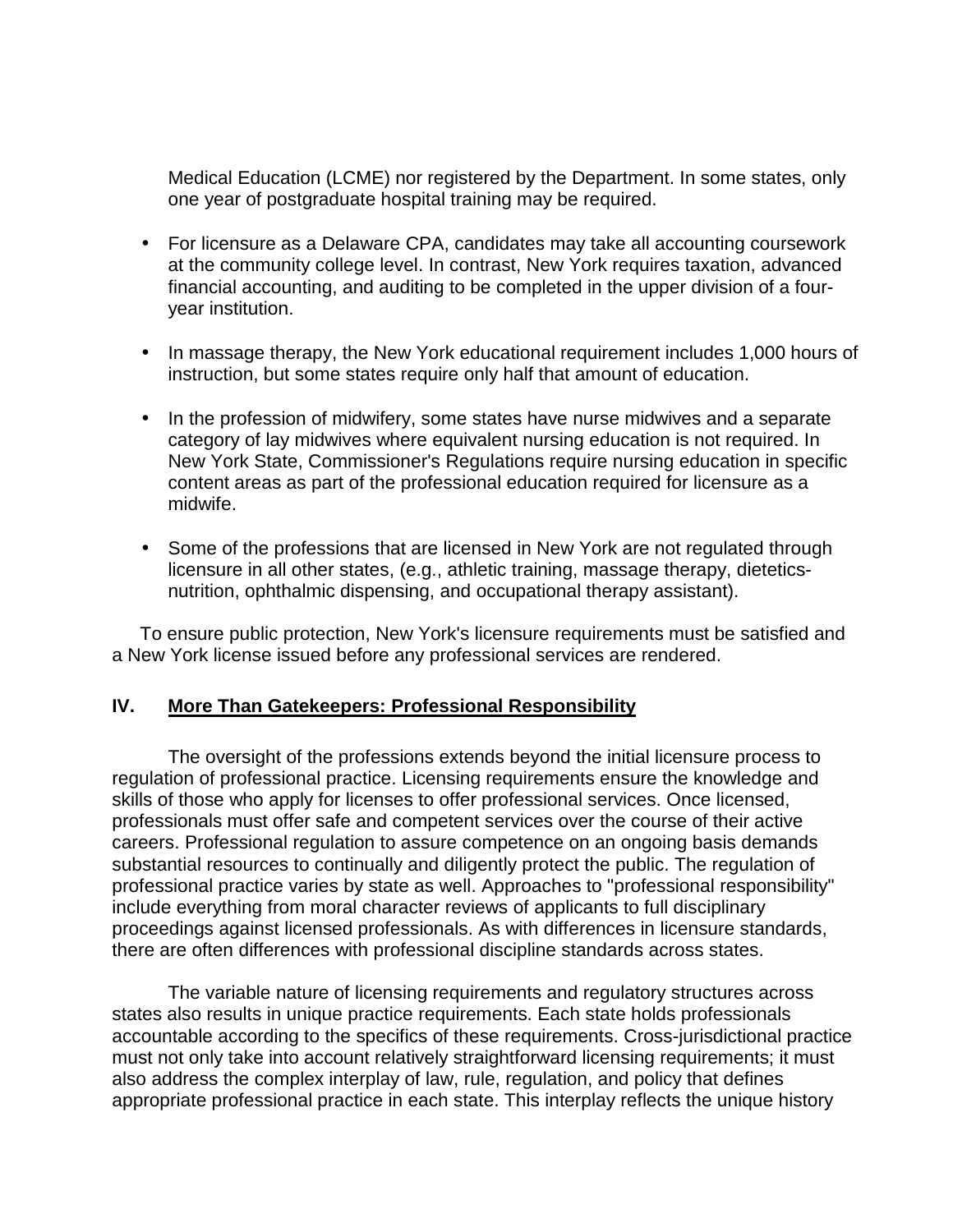and issues of professional regulation that developed as individual jurisdictions anticipated and responded to the needs of its citizens. In New York, for example, professional discipline processes include the following components, which may not be aspects of the disciplinary process in other states:

- The Office of the Professions investigates about 6,000 complaints or reports of professional misconduct against New York State licensees every year.
- Investigators, prosecutors, legal services staff, state professional board members, and members of the Board of Regents are all involved in the professional discipline process to ensure thoroughness, equity, efficiency, and fairness to professionals and the public.
- Serious cases of misconduct are addressed through full, public Regents disciplinary actions that follow a professional board hearing.
- Cases of "minor and technical" misconduct are addressed through administrative options that are alternatives to full Regents disciplinary actions.
- An ongoing campaign is under way to promote sound practice and to help prevent professional misconduct by providing clear information to licensees and the public about sound professional practice in all of the professions.

Current geographic boundaries are very important to the discussion regarding the discipline of professional misconduct. It would, for example, be more difficult and complex to fully respond to or follow-up on complaints of professional misconduct if the patient or consumer is located in New York but the licensee is physically located in another state.

### **V. Professional Fees Support Professional Regulation**

 licensure would dramatically impact those fees and the availability of necessary Substantial funding is required to support the staff, facilities, materials, and all of the other resources needed for professional regulation. New York State's professional regulatory system, which has been nationally recognized for excellence, is self-supporting. All of the revenue that funds OP comes from licensure, registration and penalty fees. The State Education Department has not had a fee increase for professionals in more than a decade, while services to licensees and the public have grown as a result of the addition of new professions and a huge increase in licensees. Any move to multi-state or national resources. Revenues would decrease because fewer out-of-state licensees will register in New York, while costs increase because of the projected growth of out-of-state licensees seeking to practice in New York and the additional administrative challenges involved in any system of multi-state or national licensure. The regulatory functions supported by OP's revenues are extensive and include the following: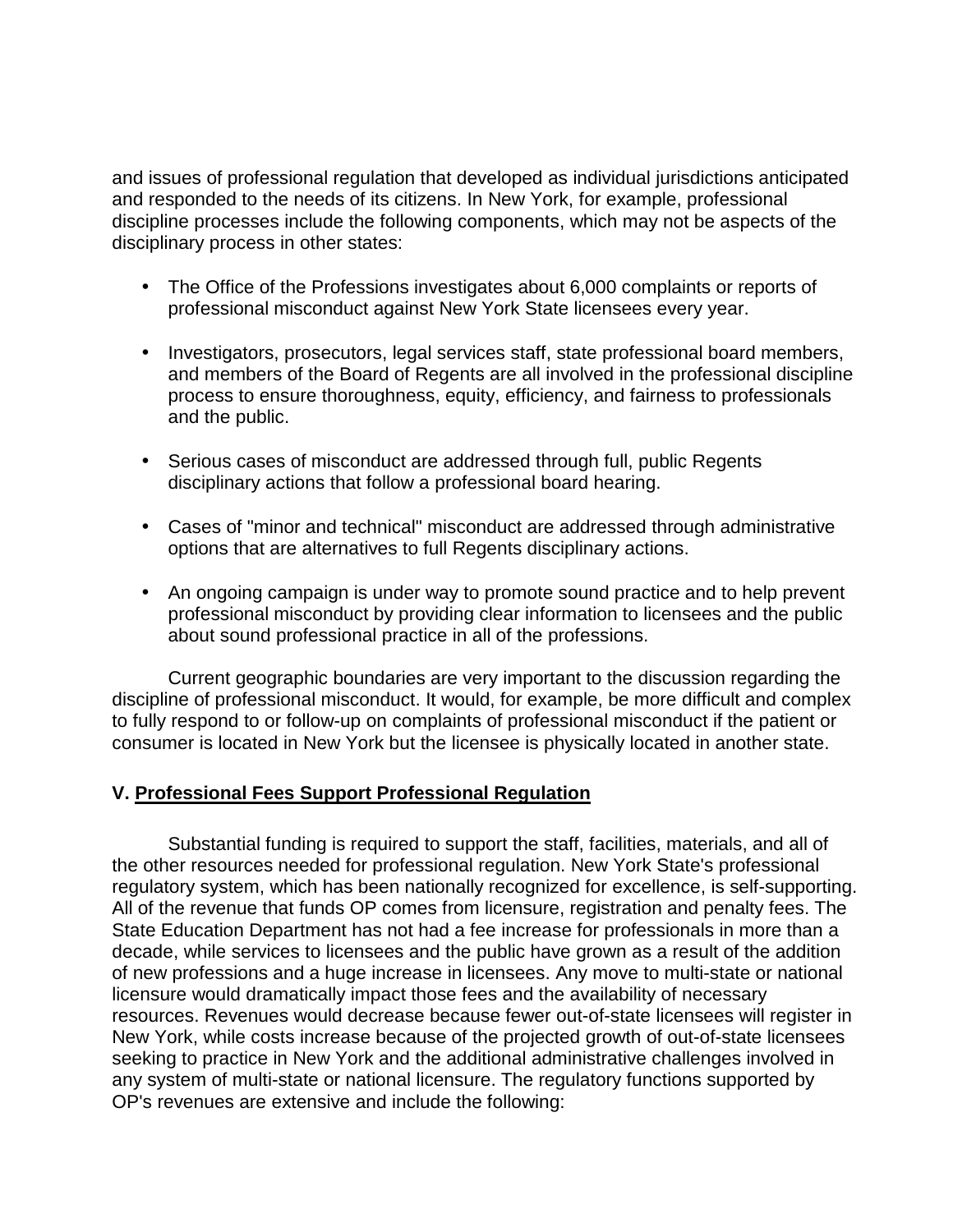- 25 State Boards for the Professions: General operation of State board functions so that board members may assist the Department and the Board of Regents in regulating the professions, such as: board meetings, application evaluations, examination review, practice guidelines, disciplinary process involvement, and ongoing responses to the questions from professionals and the general public.
- Professional Education Program Review: Site and application reviews of professional programs in post-secondary institutions across the country.
- Professional Examinations: Examination: Development, review, assessment and administration of professional exams.
- Comparative Education: Annual review of 12,000 credentials for applicants from non-registered programs all over the world.
- applications. This operation also includes records retention for more than one • Professional Licensing Services: Processing of 37,000 new applications for licensure, 210,000 re-registrations annually and 2,500 professional corporation million New York State licensees, FOIL requests, archives and the like.
- Customer Service: Over three quarters of a million direct customer contacts annually (with licensees and the public) requesting licensure information, discipline history, continuing education requirements, and status of application/registration.
- Professional Responsibility: Follow-up on more than 6,000 complaints of professional misconduct, illegal practice and restoration petitions.
- District Office Operation: Operation of nine regional offices for statewide service.
- Professional Assistance Program: Providing services for nearly 700 professionals with substance abuse and related problems annually.
- Communications: Annual outreach to over 1,706,000 consumers and professionals.
- Office of the Professions Administration: Providing research, policy development, professional practice and scope issue clarification, regulatory issue resolution, legislative activities, etc., with assistance from State professional boards.
- Central Administration Services: Legal services, computer support, human resources, technology development, computer hardware, software, Web development and maintenance.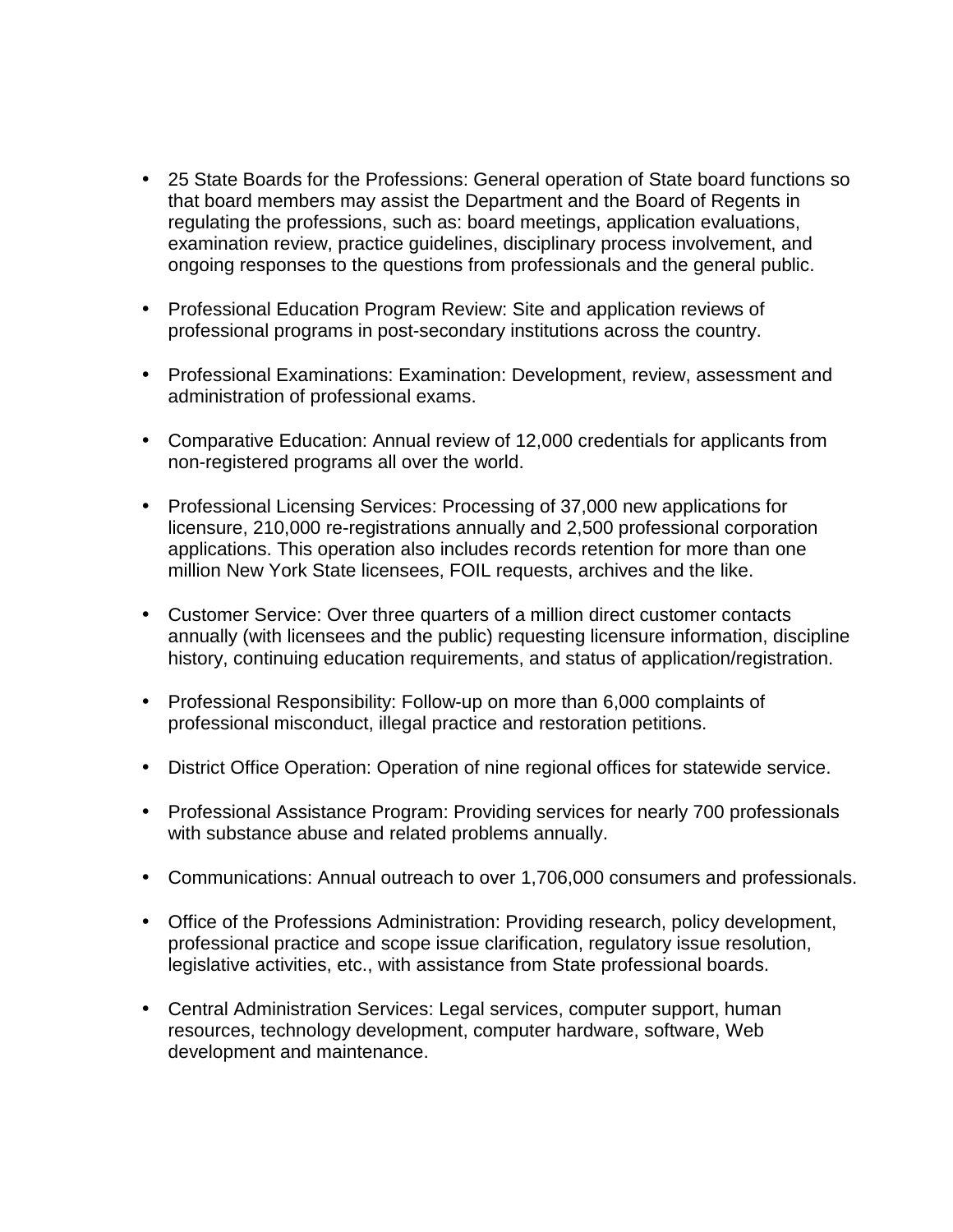## **V. Proposals to Regulate Practice Across State Lines**

Different approaches to cross-jurisdictional professional practice are being evaluated by various licensing bodies, professional associations and the federal government. Among these are:

- a. Discussions among federal agencies regarding a national license for each profession
- b. A proposal by the National Council of State Boards of Nursing for a mutual recognition model for nurses called the "compact"
- c. Legislative activities in states, particularly large ones, to reinforce current regulatory structure in individual states
- d. Collaboration among U.S. regulatory agencies to develop equivalent standards and examination for licensure
- e. Discussions about a special form of telepractice licensure
- f. National associations of state boards drafting "model licensure laws" to support nationwide consistency within a profession
- (NCEES) of a model engineer and land surveyor law to be nationally recognized by g. Definition by the National Council of Examiners for Engineers and Surveyors all licensing jurisdictions.

In general, interest among the states in national licensure or a mutual recognition model is limited at this time. In fact, some states have taken a position against a major change in the current approach to licensure or a national licensing system. Although many examples in this report are based primarily on health-related professions, the design and business professions are actively involved in issues of cross-jurisdictional practice extending beyond state borders to national boundaries. Selected approaches are described more fully below:

### • **Discussions Among Federal Agencies of a National License for Each Profession**

In the Balanced Budget Act of 1997 the federal government increased its efforts to remove or ease barriers to telemedicine's implementation. While discussions continue, the federal government has not yet addressed the current system of interstate, professional licensure as it relates to medical reimbursement.

### • **Proposal by the National Council of State Boards of Nursing**

In 1997, the National Council of State Boards of Nursing (NCSBN) endorsed a mutual recognition model for nursing regulation. This model would allow states choosing to participate to mutually recognize the licenses of nurses in compact states. In the compact states, nurses secure licenses in their home states and can practice in any compact state without obtaining additional licenses, provided they follow that state's laws and regulations. While some states have this proposal on their legislative agenda, the following six states have enacted the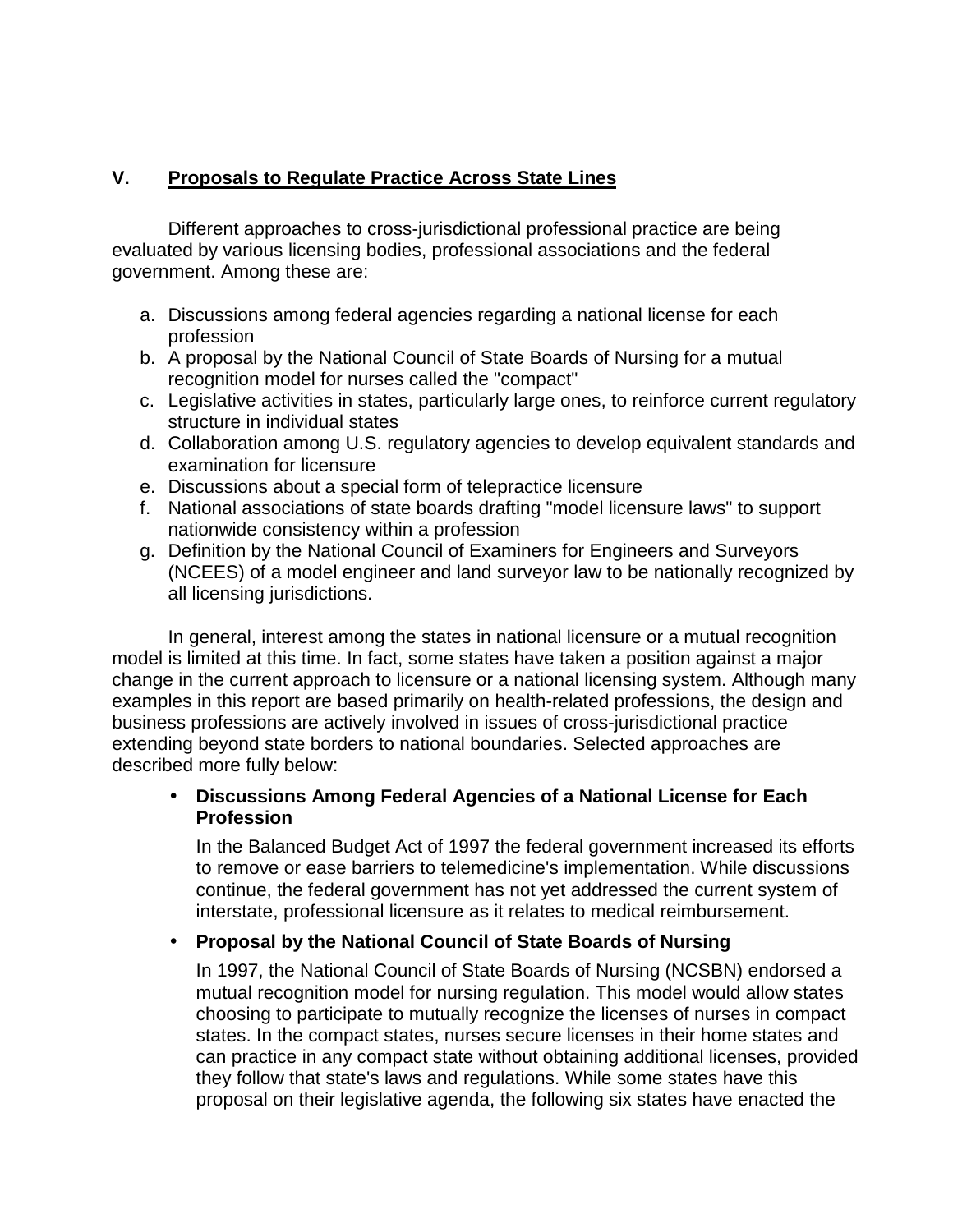compact into law: Arkansas, Maryland, Texas, North Carolina, Wisconsin and Utah. Our State Board for Nursing has advised the Department on the various aspects of this proposal and indicated its support of the concept. At this time, however, the compact proposal is not supported or endorsed by the New York State Legislature, the State Education Department, or the New York State Nurses Association.

#### • **Legislative Action in Some States**

The majority of states, like New York, require professionals engaging in telepractice to apply for and receive a full and unrestricted state license, in accordance with state law. This is supported by the majority of state and national professional associations, including the American Medical Association, the American Dental Association, New York State Nurses Association, and the Medical Society of the State of New York. States including Alabama, Arizona, Connecticut, Florida, Illinois, Indiana, Kansas, Mississippi, Nebraska, Nevada, New Hampshire, North Carolina, North Dakota, Oklahoma, Utah, West Virginia, and Wyoming have either proposed or passed legislation in 1999 requiring full licensure for out-of-state physicians. Colorado, Texas, Hawaii, Idaho and California also require full licensure for physicians in specific situations.

#### • **Coordinated Activities Among Regulatory Agencies**

The **Center for Telemedicine Law's Licensure Task Force** recommends that if states do not move toward a uniform interstate licensure system that is statebased, a national licensing system should be considered. However, they note that "**it may be best for the disciplinary authority to remain with the states which, by nature of their size, are more accountable to their citizens.**"

### **VI. Challenges Associated with Proposals to Change from State-Based Licensing Jurisdictions to Multi-State Licensure**

New technology and the demands of the marketplace are pushing against traditional practices and boundaries. More than ever, professionals have the desire to expand their services. The tools that allow them to do so also give them easy access to a greater number of consumers. For some entities, these tools provide the potential to significantly increase profits. Nevertheless, the Regents charge to protect the public remains the focus of professional regulation, even as practice rapidly evolves. In considering cross-jurisdictional licensure proposals or any emerging issue, we must ask how it can benefit the consumer by protecting the health and safety and by enhancing access to competent professional services. Dealing with these issues is not simple. We will, however, meet these challenges directly, with objectivity and fairness, while also taking the time to make certain that these fundamental questions are answered fully. Some of the issues and public protection concerns related to cross-jurisdictional licensure include: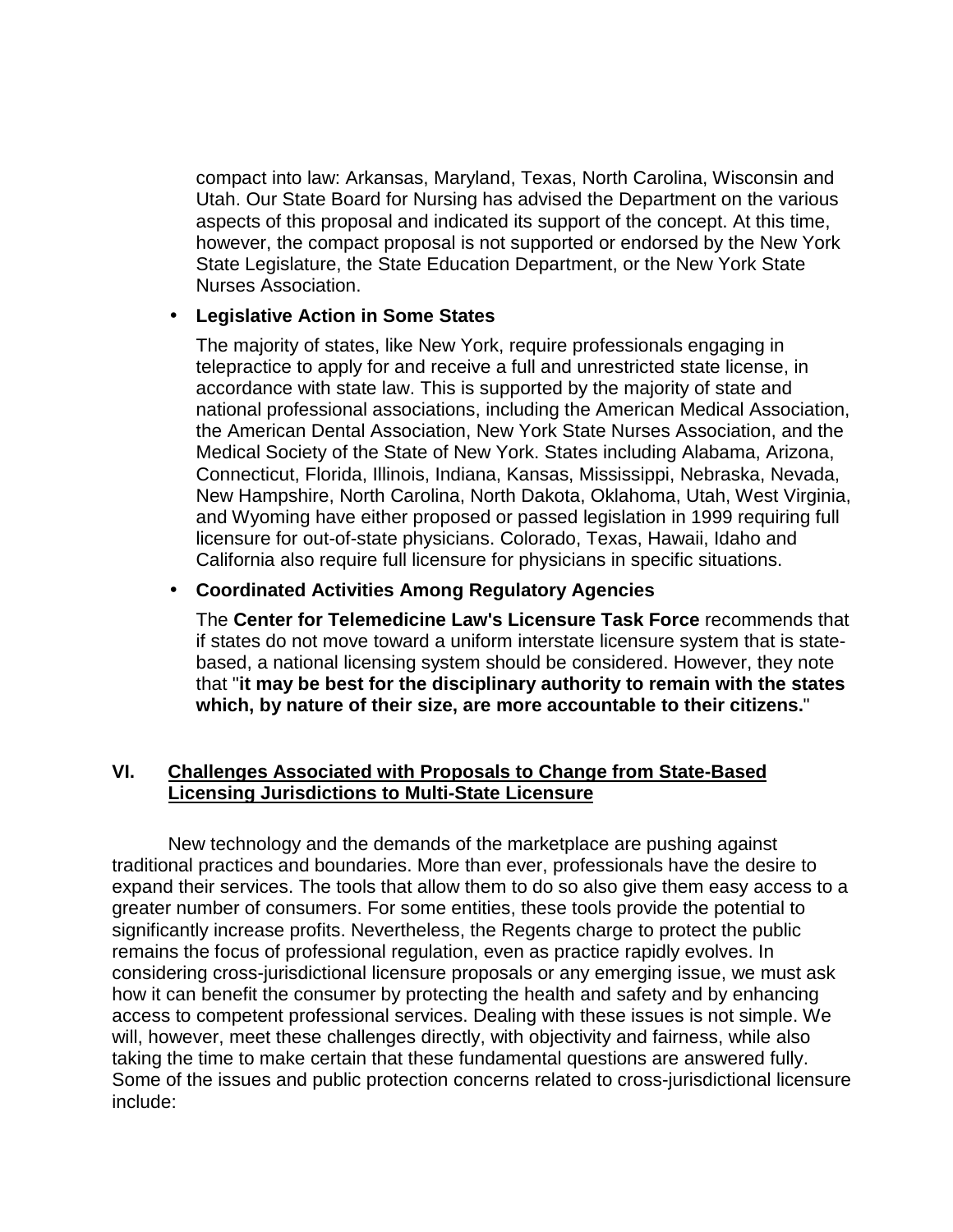#### **Professional Standards**

 State regulators share the common goal of protecting the public. New York's system of professional regulation, headed by a citizen body - the Board of Regents - is particularly well suited to ensuring the protection of the public. Despite similarities among states in regulating professionals for the public safety, states have set individual and often unique standards intended to safeguard their citizens. To protect the public, states have adopted the practice of licensure. How those standards are defined and implemented varies significantly.

Since licensure standards vary, New York is unwilling to accept any standards that would be lower than our basic entry level requirements. To do so would make crossjurisdictional professional practice easier, but it would not serve the interests of the public - - our primary concern.

### **Ability to Regulate New York Practice of Licensees Who Are Licensed in Another State or across the Country**

In overseeing the regulation of licensed professionals, we are responsible for protecting the welfare of our citizens. Essential to that is our authority to hold licensed professionals accountable. In considering the many variations of cross-jurisdictional licensure, this is a pivotal concern. Within our State, we not only need to consider standards of conduct, but also how to deal with geographic obstacles. At this time, followup investigations in cases of negligence, incompetence or fraud are extremely difficult if the respondents are located across the country. We will continue to be responsible for professionals who serve the people of New York, and we need sufficient staff and resources to be effective. The issue of geographic boundaries is a serious one.

### **Significant Loss of Revenue That Funds Regulation**

The "resource" question cannot be ignored. We must meet the public protection needs and expectations of our citizens and provide quality services to licensed professionals. Professional regulation in New York is self-supporting (no tax base) through the licensure, registration, and other fees we receive. This is not true in many other jurisdictions. Under the various multi-state licensure proposals, professionals could obtain licenses and pay fees to another state yet choose to practice in higher salaried states like New York. In addition, New York State residents could choose to seek licensure in jurisdictions with lower fees and avoid paying fees in New York. While this scenario would result in significantly less revenue than is available to New York, the pool of professionals for whom the State Education Department would have regulatory responsibility would be greater. Public protection needs would not diminish and might even be complicated by the need to take disciplinary action against someone licensed in another state. The revenue base for licensure functions is a major factor that states must address to ensure that current service levels are maintained without a serious erosion of revenues.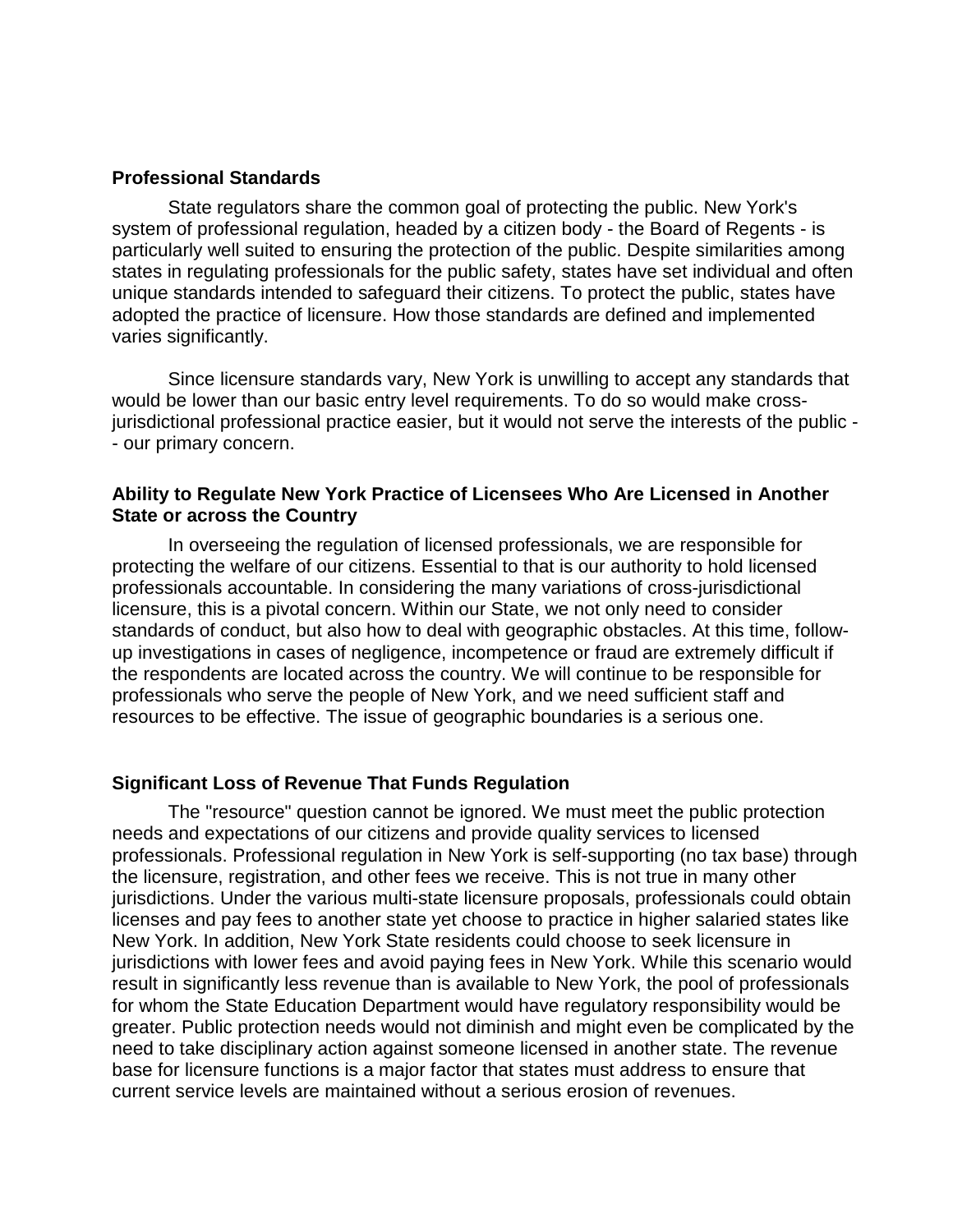labor strikes have been threatened or are under way. Concerns related to familiarity with The general concerns for the competence and accountability of individuals are even more focused when a group of licensees is able to practice in a New York State setting for a short period of time. An example of this is our experience involving labor actions. On several occasions, OP has directly received requests from employers to facilitate New York licenses for professionals from other states who are willing to accept lower pay when New York practice and standards are exacerbated in these situations.

### **Confidentiality**

The confidentiality of information and appropriate access to information are critical to the professional regulation process and equally important to maintaining public trust. The logistics of where and how confidential licensing and discipline data are collected, processed and stored is a delicate and complex matter. Cross-jurisdictional licensure proposals raise significant questions concerning the broad dissemination of confidential licensure, investigative, and discipline data. How to provide needed accessibility to such highly sensitive information on a very broad scale is unclear. Restricted access to crucial data, on the other hand, could impede the investigation and discipline processes. We are seriously examining this issue, as we are concerned that breaches of confidentiality could jeopardize professionals and create an impossible situation for regulatory bodies.

### **Keeping Professionals and the Public Informed**

New York State regularly contacts licensees for whom we maintain records (over half a million) with information about practice, law and regulatory changes. OP has made a commitment to expand the direct distribution of up-to-date information to licensees to promote high quality practice. Proposals for cross-jurisdictional licensure would make this a more complicated and a more expensive process.

Professional and consumer education is a fundamental element in preserving the quality of professional services, as well as preventing practitioners from unknowingly engaging in acts of professional misconduct.

### **VIII. NEXT STEPS**

- During the last annual CLEAR Conference, the Office of the Professions Deputy Commissioner delivered the keynote address regarding professional regulation in the 21st century. The emerging regulatory issue of cross-jurisdictional professional practice was part of this presentation. The Office of the Professions solicited and received the unofficial commitment of the regulatory bodies of other states to work together to develop a comprehensive strategy across the country to address this important issue.
- be working with the members of each of our State professional boards and • At the same time that we will be working with our partners in other states, OP will professional associations to seek their advice, input and identify critical considerations for our professionals and the public.